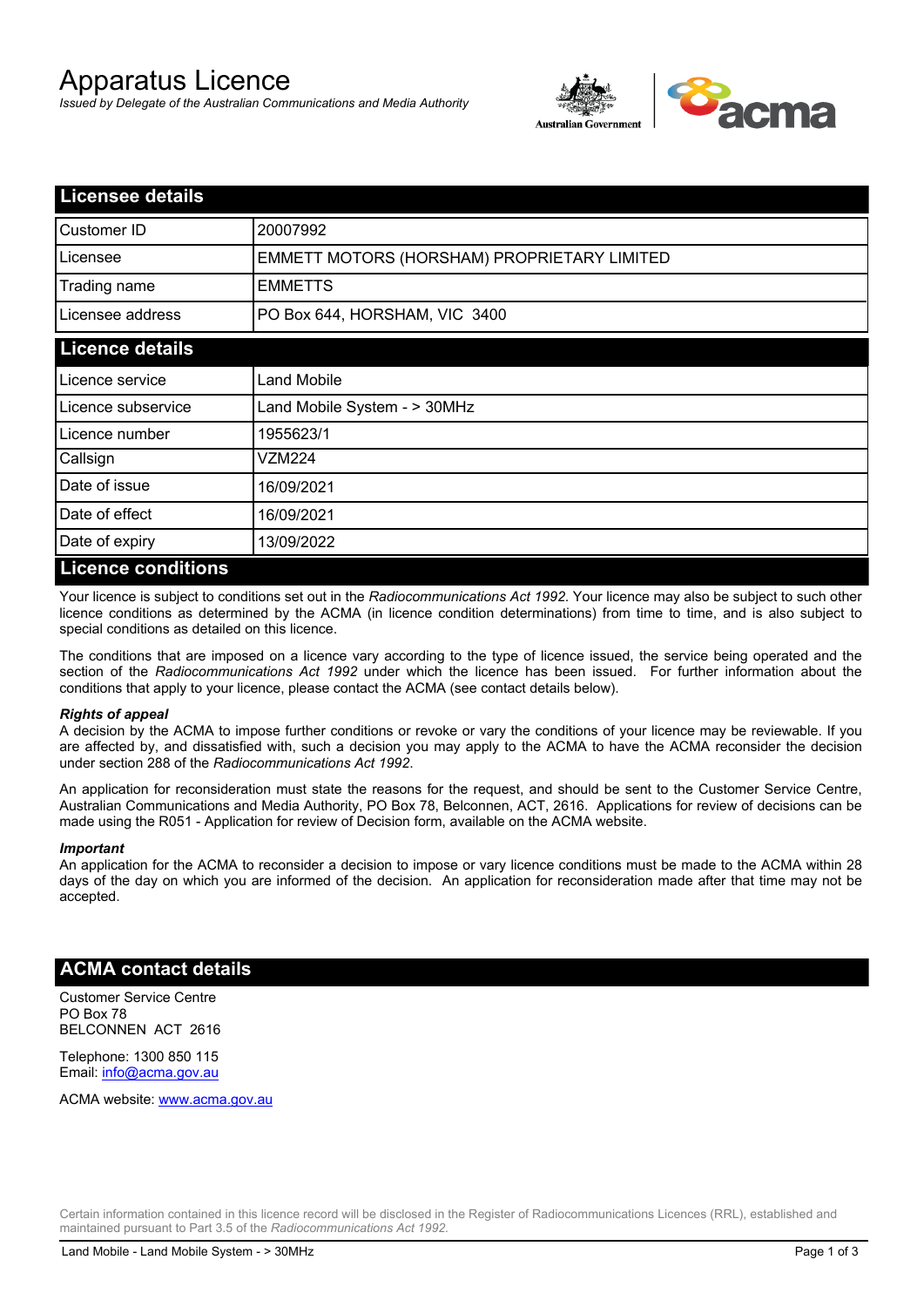## **Advisory Notes applying to licence no.: 1955623/1**

Conditions applicable to the operation of Land Mobile System station(s) authorised under this licence can be found in the Radiocommunications Licence Conditions (Apparatus Licence) Determination and the Radiocommunications Licence Conditions (Land Mobile Licence) Determination. Copies of these determinations are available from the ACMA and from the ACMA home page (www.acma.gov.au).